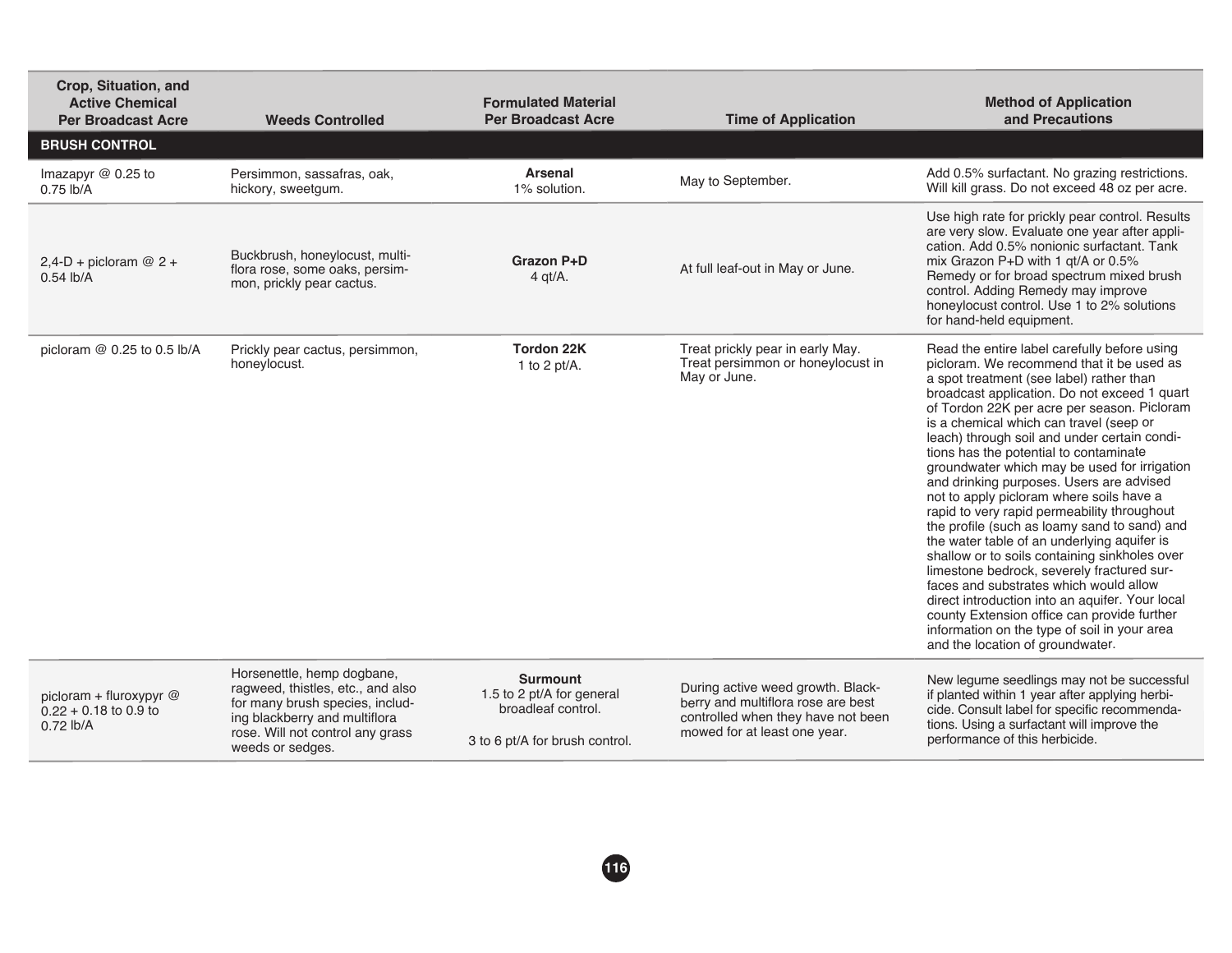| Crop, Situation, and<br><b>Active Chemical</b><br><b>Per Broadcast Acre</b>                  | <b>Weeds Controlled</b>                                                                       | <b>Formulated Material</b><br><b>Per Broadcast Acre</b>  | <b>Time of Application</b>                                                                                                                                                                                                                                                       | <b>Method of Application</b><br>and Precautions                                                                                                                                                                                                                                                                                                                                                                                                          |
|----------------------------------------------------------------------------------------------|-----------------------------------------------------------------------------------------------|----------------------------------------------------------|----------------------------------------------------------------------------------------------------------------------------------------------------------------------------------------------------------------------------------------------------------------------------------|----------------------------------------------------------------------------------------------------------------------------------------------------------------------------------------------------------------------------------------------------------------------------------------------------------------------------------------------------------------------------------------------------------------------------------------------------------|
| triclopyr @ 0.75 to 1.5 lb/A                                                                 | Blackberries, buckeye, oaks,<br>willow, pine, sumac, osage<br>orange, sweetgum, mixed brush.  | <b>Remedy Ultra</b><br>1.5 to 3 pt/A.                    | Apply during good growing conditions.<br>Blackberries: flowering through mid-<br>July, leaves must be fully developed<br>on fruiting canes. May through June<br>for general foliar use. Treat cut stumps<br>when fresh, make basal bark applica-<br>tions during dormant season. | Use a 0.5 to 1% solution for hand equipment<br>applications. Add 0.5% nonionic surfactant.<br>Follow-up applications will be needed for<br>control of most species. Tank mix with 1<br>gallon per acre or 2% Grazon P+D for<br>broader spectrum brush control.                                                                                                                                                                                           |
| metsulfuron @ 0.038 lb/A                                                                     | Blackberry, dewberry, Sericea<br>lespedeza, honeysuckle.                                      | <b>Metsulfuron 60DF</b><br>$1.0$ oz/A.                   | Postemergence.                                                                                                                                                                                                                                                                   | Add 0.25% nonionic surfactant. Will stunt<br>fescue. Do not spray ryegrass or legume<br>pastures.                                                                                                                                                                                                                                                                                                                                                        |
| fluroxypyr + triclopyr $@$<br>0.5 to 2.0 lb/A                                                | Many broadleaf herbaceous<br>and woody plants.                                                | <b>PastureGard HL</b><br>1 to 4 pt/A.                    | Postemergence.                                                                                                                                                                                                                                                                   | A more concentrated version of PastureGard.<br>Do not use more than 2 qt/A in a single grow-<br>ing season. Do not harvest hay for 14 days<br>after application. Do not graze lactating dairy<br>cows during the growing season of applica-<br>tion. Withdraw animals from treated pasture<br>3 days before slaughter.                                                                                                                                   |
| metsulfuron + aminopyralid +<br>triclopyr + fluroxypyr @ 0.019<br>$+0.1 + 0.38 + 0.125$ lb/A | Many brush species and broad-<br>leaf weeds.                                                  | <b>Chaparral + PastureGard HL</b><br>$3.3$ oz + 1 pt/A   | May to September.                                                                                                                                                                                                                                                                | Will kill bahiagrass. Does not contain<br>picloram. Add 0.5% nonionic surfactant.                                                                                                                                                                                                                                                                                                                                                                        |
| aminopyralid + $2,4$ -D +<br>triclopyr ester $@0.1 + 0.8 +$<br>$1.0$ lb/A                    | Many brush species and broad-<br>leaf weeds.                                                  | <b>GrazonNext HL + Remedy Ultra</b><br>$2.0 + 2.0$ pt/A  | May to September.                                                                                                                                                                                                                                                                | Provides brush control without the use of<br>picloram. Add 0.5% nonionic surfactant.                                                                                                                                                                                                                                                                                                                                                                     |
| glyphosate @ 2 to 5 lb/A                                                                     | Blackberry, honeysuckle, kudzu,<br>multiflora rose, poison ivy,<br>trumpetcreeper.            | Glyphosate (4 lb/gal<br>formulations)<br>2 to 5 $qt/A$ . | Late fall to early summer before leaf<br>color changes. Do not apply to<br>drought-stressed or dusty brush.                                                                                                                                                                      | Use a 2% solution for spot treatment.<br>Add 0.5% nonionic surfactant. Follow-up<br>treatment will be needed. Will kill grass.                                                                                                                                                                                                                                                                                                                           |
| tebuthiuron @ 2 to 4 lb/A                                                                    | Buckbrush, red cedar, elms,<br>hickory, honeylocust, honey-<br>suckle, oaks, pines, sweetgum. | Spike 20P<br>10 to 20 lb/A.                              | Can be applied any time. Late winter<br>and early spring applications perform<br>the best. Needs rainfall for activation.                                                                                                                                                        | Soil-applied only. May take up to 3 years for<br>complete kill. Do not use on soils with a high<br>clay content. Persimmon and sassafras are<br>not controlled. Do not apply where the roots<br>of desirable vegetation extend. Root spread<br>of trees may be triple the crown width. Will<br>injure grass. Apply during the dormant<br>season. Do not apply when the soil is frozen<br>or snow-covered. Do not apply to red cedar<br>over 6 feet tall. |

**117**